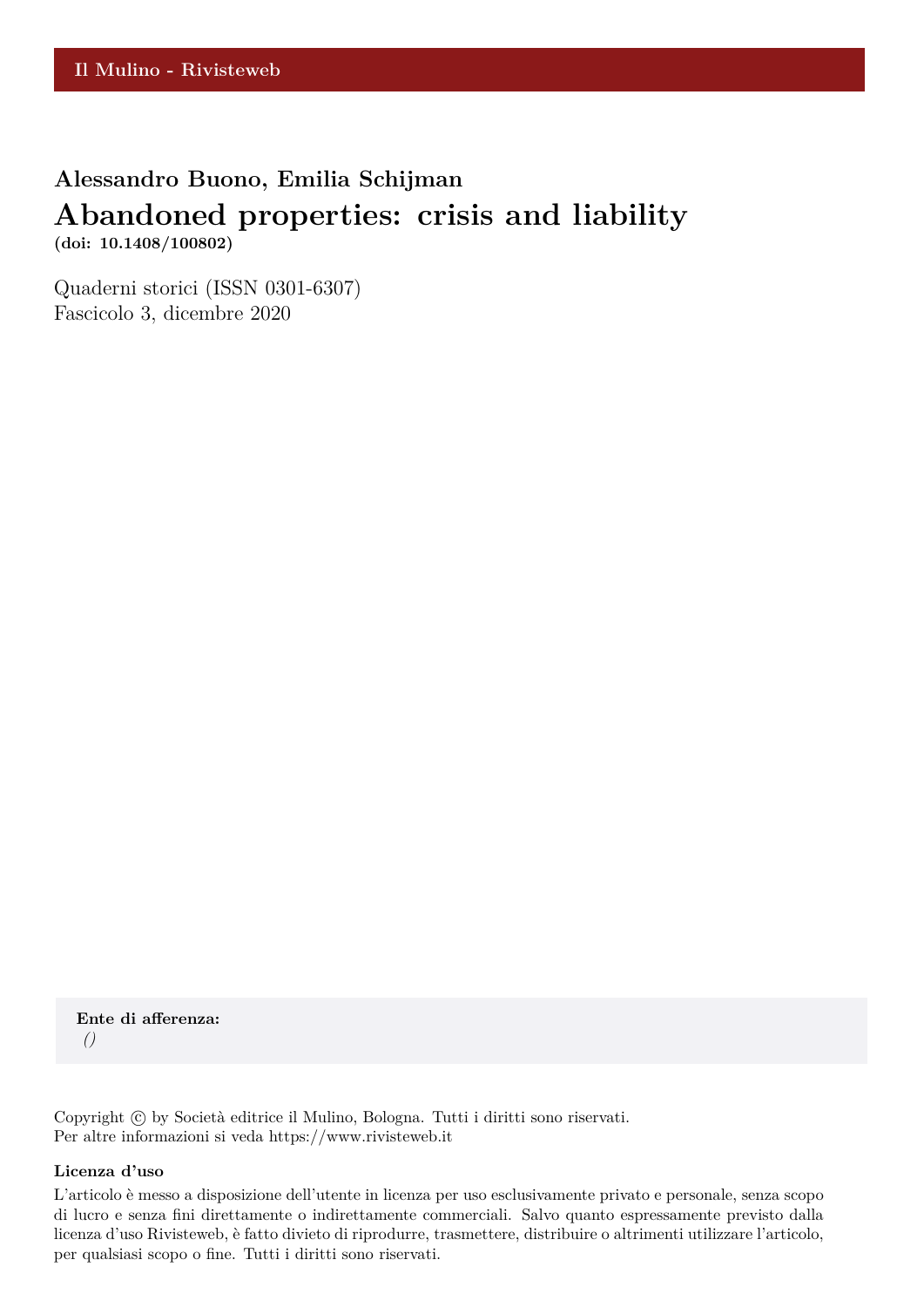## CALL FOR ARTICLES

#### ABANDONED PROPERTIES: CRISIS AND LIABILITY

This call for articles is addressed to researchers in history and social sciences and aims to address the following question: what happens when things, during and after a period of crisis, remain temporarily or definitively «without an owner»? This dossier aims at exploring the precise conjunctures and responses that each society, in different periods and geographical areas, offers to the problems resulting from the absence of the owner.

Epidemics, wars, natural disasters, famines, and economic crises frequently lead to the disappearance or emigration of entire families and communities. These crises are often drivers of conflicts and reconfigurations in property relations, in relations between people and things, between people and local resources. Focusing on the absence of the owner is a way of observing, from an «extra-ordinary» point of view<sup>1</sup>, how communities try to respond to the problem of social discontinuity and patrimonial refusal in order to prevent the dissipation of resources<sup>2</sup>.

A profitable research path, then, is to explore the close relationship between property rights and liabilities: In the absence of the owner, who assumes the rights and obligations associated to the ownership of things? Who is liable for their care and maintenance?

The topic of the management of abandoned and unclaimed property has a long history and raises many problems triggering the birth of corporate bodies, associations, institutions, and jurisdictions, entrusted with the management of the relationship between things and people. In the Western world, since ancient times, authorities have attempted to appropriate property left without an owner. In the Roman world, property without an owner fell into the Populus' coffers (the *erarium*) and then into that of the prince (the *fisc*). Acquisitive prescription responded precisely to the demand to sanction the defaulting owner and to reward the occupant who, by his work, improved the good<sup>3</sup>. Since medieval times, the monarchical authorities have tried to assert their jurisdiction over abandoned property, by expropriating and re-assign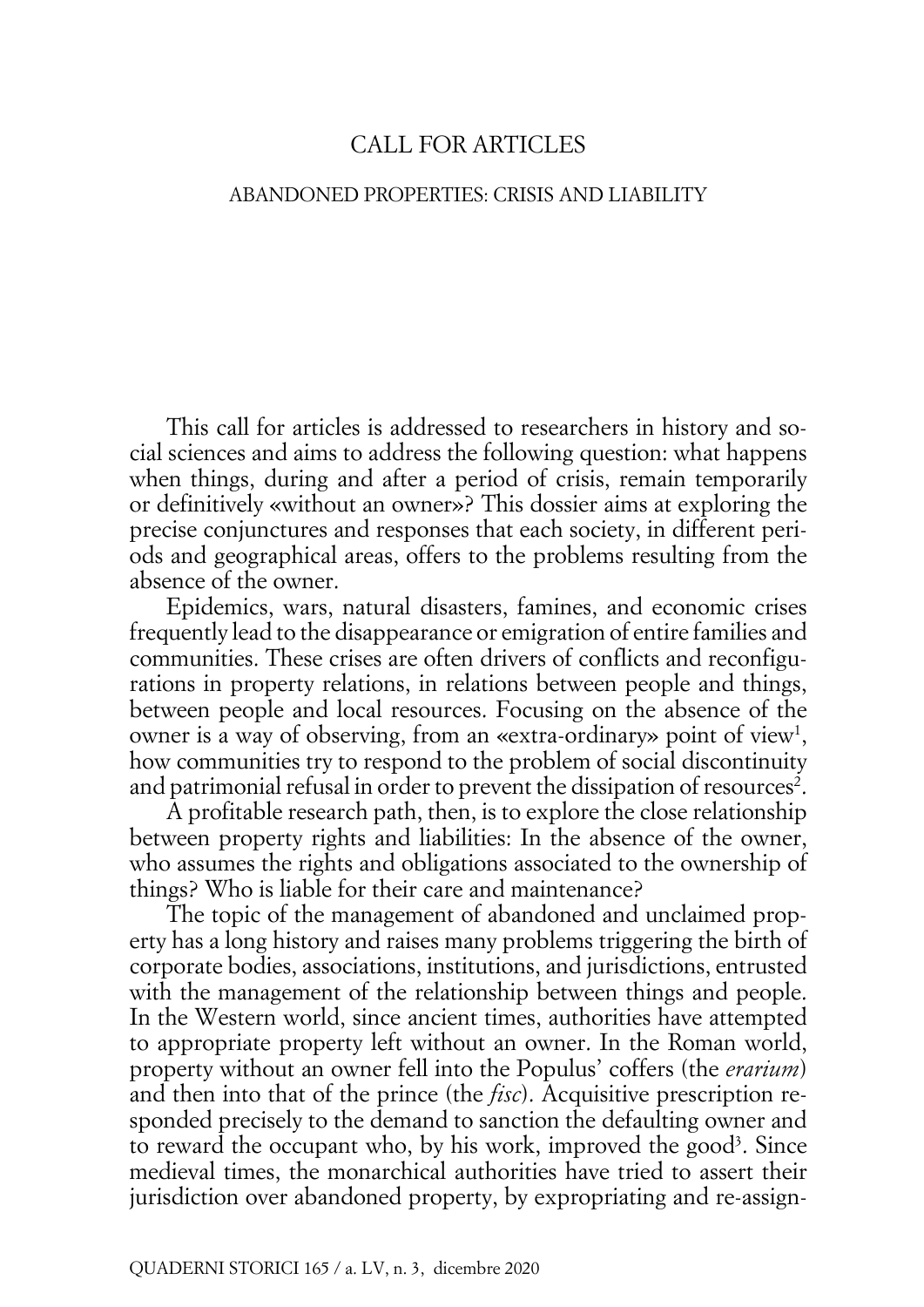ing them, leading to intense clashes with other social and local bodies (religious, seigneurial, territorial, domestic) who claimed its possession.

Behind these possessions without an owner, the whole legal and economic order is at stake: as Simona Cerutti emphasizes, each inheritance must have an heir, so that credit relations, the payment of taxes, and in general all rights and duties associated with the property are satisfied, and local resources are not wasted<sup>4</sup>. Consequently, the magistracies of the cities and states of the European *ancient régime* were entrusted to find the owners of property left without an owner, in the event of death or the heirs' refusal to accept the inheritance<sup>5</sup>.

The abandonment of villages and entire regions in the contemporary world testifies to a resurgence of these questions. The problem of abandoned houses, in societies with large numbers of elderly people such as Japan, is increasingly pressing<sup>6</sup>. In France, the recent change in the legislation on the allocation of property without an owner (law of August 13, 2004 relating to local autonomies and liabilities) responds to the repeated demands of local town councilmen to incorporate these assets into municipal property and thus support their local finances assets<sup>7</sup> . The regime of vacant estates has also just been modified in order to absorb this increasing burden.

The authors of this call for articles invite all researchers, in particular, to focus on the following topics:

Who abandons ownership, how and in what context? How do individuals, families, communities, and various authorities react to the problem resulting from the lack of owner or heir? How to collect the taxes, what to do with the collapsing buildings, how to find the missing owners?

When vacant properties exceed 20% of the housing units in a municipality, it is common to hear that «the market is stopping». The value is close to zero or even negative since the cost of maintenance, taxes, or even demolition is greater than the real estate value: property, in this case, more than capital, is a burden<sup>8</sup>. How do the authorities – often called upon by neighbors, creditors, and various interested parties – act to restore order into the market? How to re-infuse value to goods that risk ending up off the market? What transactions, formal and informal, are generated by abandoned goods, by their management and occupation (legal or illegal)?

Finally, if economic history has analyzed the relationships between mortality crisis and redistribution of property from a macroeconomic point of view, the analysis of micro-conflicts generated by the management of abandoned property, ruined property, and property without an owner remains to be done. All proposals aimed at analyzing the concrete